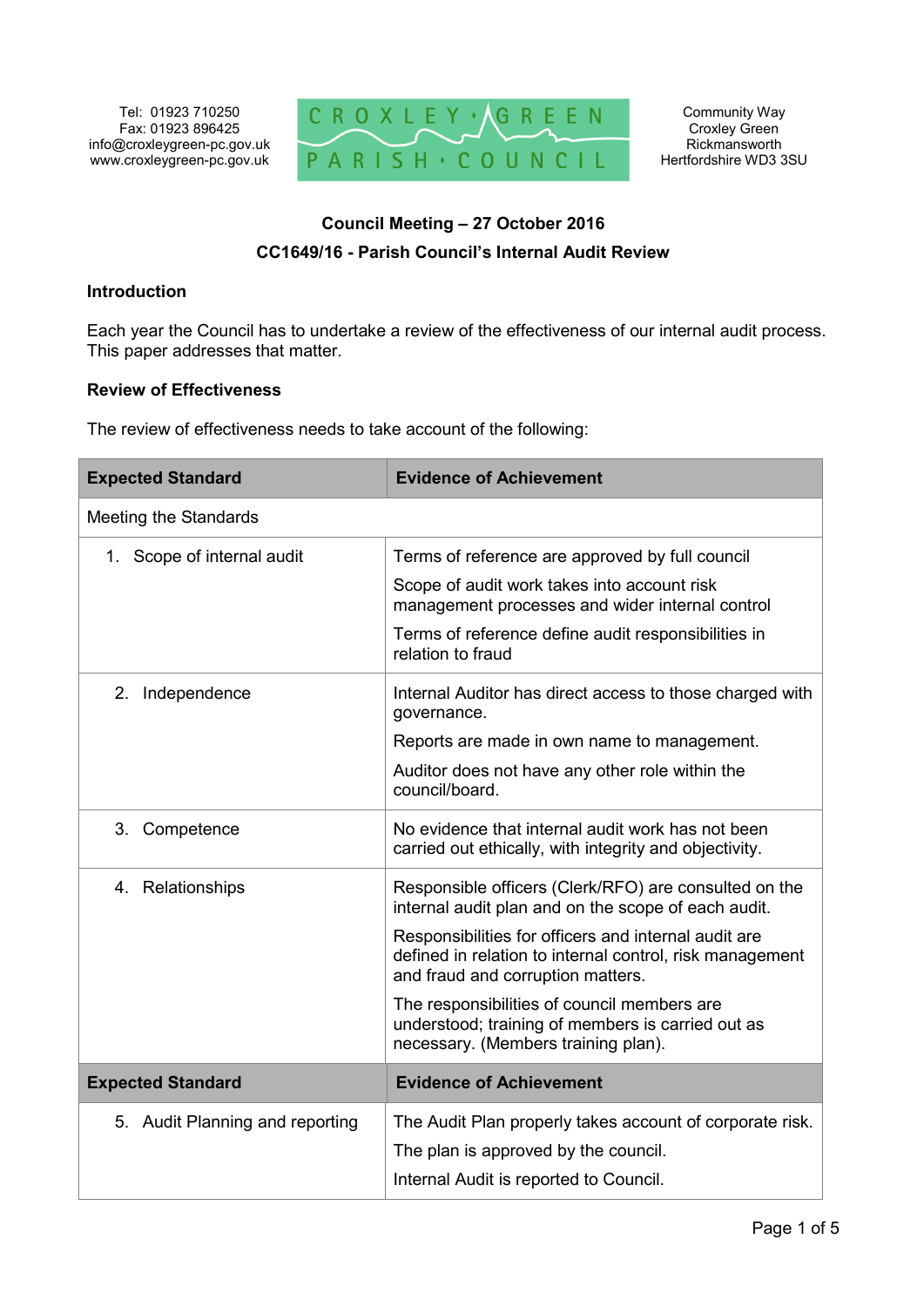| <b>Characteristics of Effectiveness</b>                                    |                                                                                                                                                                                                                                                         |
|----------------------------------------------------------------------------|---------------------------------------------------------------------------------------------------------------------------------------------------------------------------------------------------------------------------------------------------------|
| a. Internal audit work is planned                                          | Planned Internal audit work is based on risk<br>assessment and designed to meet the body's<br>governance assurance needs.                                                                                                                               |
| b. Understanding the whole<br>organisation its needs and<br>objectives     | The annual audit plan demonstrates how audit work will<br>provide assurance in relation to the body's annual<br>governance statement                                                                                                                    |
| c. Be seen as a catalyst for<br>change                                     | Supportive role of audit for corporate developments<br>such as corporate governance review, risk<br>management and ethics                                                                                                                               |
| d. Add value and assist the<br>organisation in achieving its<br>objectives | Demonstrated through positive management responses<br>to recommendations and follow up action where called<br>for                                                                                                                                       |
| e. Be forward looking                                                      | When identifying risks and in formulating the annual<br>audit plan, changes on national agenda are<br>considered. Internal audit maintains awareness of new<br>developments in the services, risk management and<br>corporate governance                |
| f.<br>Be challenging                                                       | Internal audit focuses on risks and encourages<br>managers/Members to develop their own responses to<br>risks, rather than relying on solely audit<br>recommendations. The aim of this is to encourage<br>greater ownership of the control environment. |
| Ensure the right resources<br>g.<br>are available                          | Adequate resource is made available for internal audit<br>to complete its work.                                                                                                                                                                         |
|                                                                            | Internal auditor understands the body and the legal and<br>corporate framework in which it operates.                                                                                                                                                    |

# **The Audit Plan:-**

# **Expected Standard 1 – Scope of Internal Audit**

To address the matter of the Scope of the Internal Audit:

• the coverage of the internal Audit has been designed to afford appropriate assurance that the Council's financial systems are robust and operate in a manner to ensure effective probity of transactions and to afford a reasonable probability of identifying any material errors or possible abuse of the Council's own and the national statutory regulatory framework. The programme of cover is also designed to facilitate certification of the Annual Return that, under the current Accounts and Audit Regulations, acts as the Council's formal Statement of Accounts that is subject to external audit certification.

The key areas for the Terms and Reference and Scope are:

# 1. **Maintenance of Accounting Records & Bank Reconciliations**

The objective is to ensure that the accounting records are being maintained accurately and currently and that no anomalous entries appear in cashbooks or financial ledgers.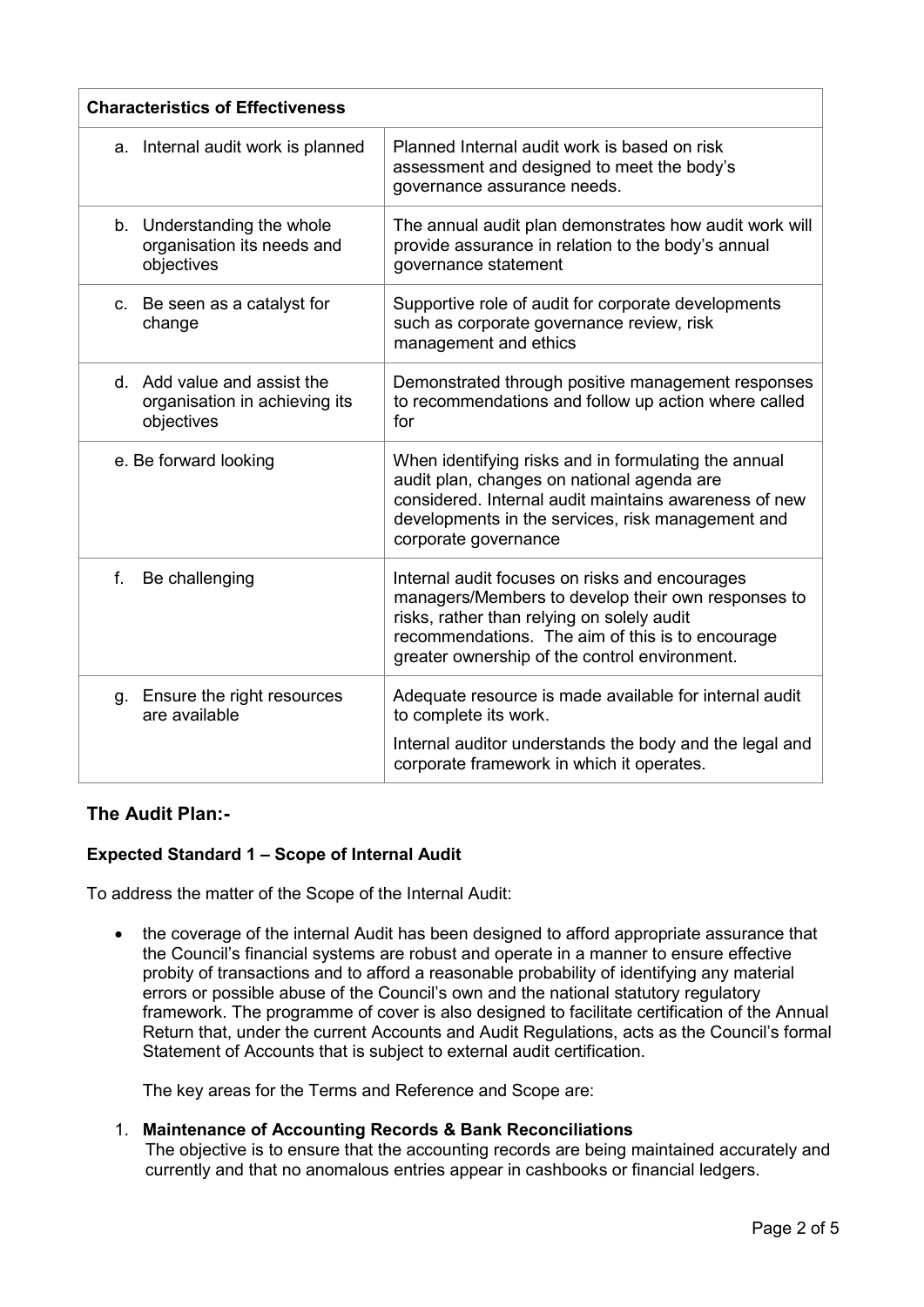# **2. Review of Corporate Governance**

The objective is to ensure that the Council has a robust regulatory framework in place, that Council and Committee meetings are conducted in accordance with the adopted Standing Orders and that no actions of a potentially unlawful nature have been or are being considered for implementation.

#### **3. Review of Payments**

The aim is to ensure that: -

- Council resources are released in accordance with the Council's approved procedures;
- Funds are expended in accordance with approved budgets;
- An appropriate official ordering process is utilised for the purchase of goods and services where necessary, with the minutes also indicating that quotations have been obtained where applicable;
- Payments are supported by appropriate documentation, either in the form of an original trade invoice or other appropriate form of document confirming the payment as due and/or an acknowledgement of receipt, where no other form of invoice is available;
- The correct expense codes have been applied to invoices when processed; and
- VAT has been appropriately identified and coded to the control account for periodic recovery and that submissions have been returned in a timely manner.

#### **4. Assessment and Management of Risk**

The aim here is to ensure that the Council has put in place appropriate arrangements to identify all potential areas of risk of both a financial and health and safety nature, whilst also ensuring that appropriate arrangements exist to monitor and manage those risks in order to minimise the opportunity for their coming to fruition

#### **5. Budgetary Control and Reserves**

The aim is to ensure that the Council has appropriate procedures in place to determine its future financial requirements leading to the adoption of an appropriate budget and the formal determination of the amount to be precepted on the District Council, that effective arrangements are in place to monitor budgetary performance throughout the financial year and that the Council has identified and retains appropriate reserve funds to meet future spending plans.

#### **6. Review of Income**

The aim is to ensure that any income received is banked in a timely manner and properly coded to the appropriate income code.

#### **7. Salaries and Wages**

The aim here is to ensure that appropriate procedures are in place to verify the monthly salaries of Council staff which is administered by Arinso Northgate - the same company currently used by Three Rivers District Council and Watford Borough Council for payroll management.

#### **8. Fixed Assets**

The Accounts and Audit Regulations require all councils to maintain a record of all assets owned.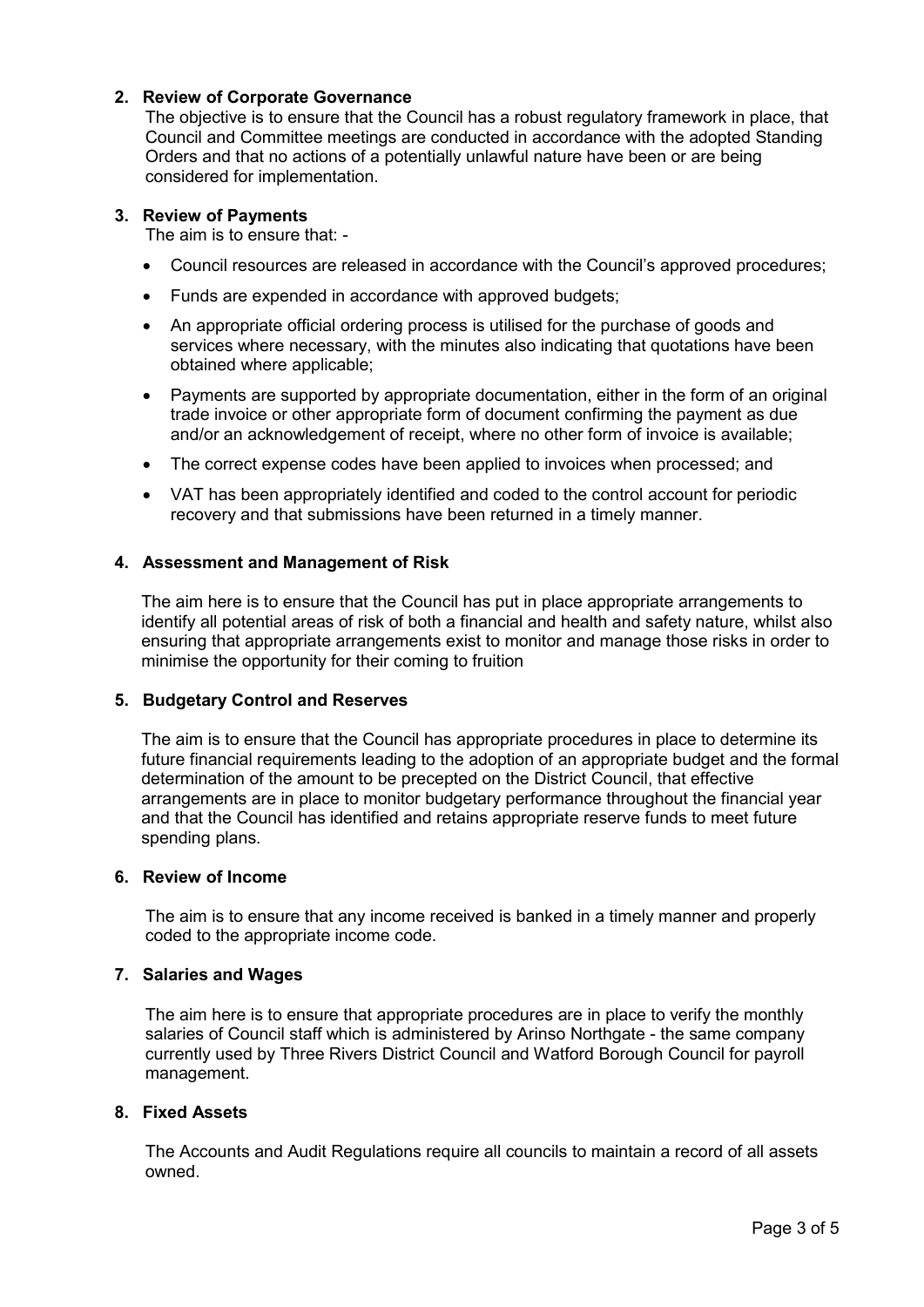# **9. Statement of Accounts and Annual Return**

The aim is to examine the detailed Annual Accounts and Supporting Statements prepared, as for previous years, by DCK Beavers Limited on behalf of the Council as soon as they are available, agreeing detail therein to the appropriate documentation, as recorded in the Omega (the accounts system) ledgers and other supporting records.

Additionally, to verify the accuracy of detail to be recorded in Section 1 of the Annual Return to the previous year's detail and to the current year's Accounts and duly sign off the internal audit certificate for the year.

# **Expected Standard 2 – Independence**

To address the matter of Independence the Accounts and Audit Arrangements introduced from 1 April 2001 required all Town and Parish Councils to implement an independent internal audit examination of their Accounts and accounting processes annually. Croxley Green Parish Council has complied with these arrangements by appointing an independent company divorced from the Council's decision making processes. The Council's internal auditors are Auditing Solutions Ltd and reports are prepared and issued to the Parish Council in their name.

# **Expected Standard 3 – Competence**

Auditing Solutions internal audit approach employs a combination of selective sampling techniques (where appropriate) and 100% detailed checks on the key areas 1 - 9 listed above in order to gain sufficient assurance that the Council's financial and regulatory systems and controls continue to be appropriate and fit for the purposes intended.

Auditing Solutions are a very respected company and carry out auditing for a large number of Parish, Town and District Councils throughout the country.

# **Expected Standard 4 – Relationships**

As the Clerk (who is also the Responsible Finance Officer for the Council) is responsible for putting this audit plan into place to ensure that all elements of the Council's affairs are properly scrutinised, awareness of the plan and its detail and the responsibilities between the Clerk and the internal auditor is accounted for. The key areas for the Terms and Reference and Scope, above, clearly sets out the role of the internal auditor and the role and responsibility of the Clerk is clearly defined in ensuring that there are adequate and appropriate systems in place in relation those Terms of Reference and Scope.

# **Expected Standard 5 – Audit Planning and reporting**

An interim internal audit was undertaken on 4 October 2016 under the principles of this paper and an end of year audit is produced as soon after the end of the financial year as possible. All internal audit reports are brought before Council.

# **Characteristics of Effectiveness (a – g)**

The details set out above provides and includes all the characteristics required for an effective and independent internal audit with the Clerk making available his time and any information required by the Auditor during his visit for the audit to be satisfactorily undertaken and concluded.

The Auditor and Clerk openly and freely discuss any matters that may arise or any new initiatives or methodologies that would improve the effectiveness of the Council's systems.

The Council's current internal auditors are familiar with the workings of this Council by inspection of its Minutes which provides a continuity of understanding of the workings of this Council.